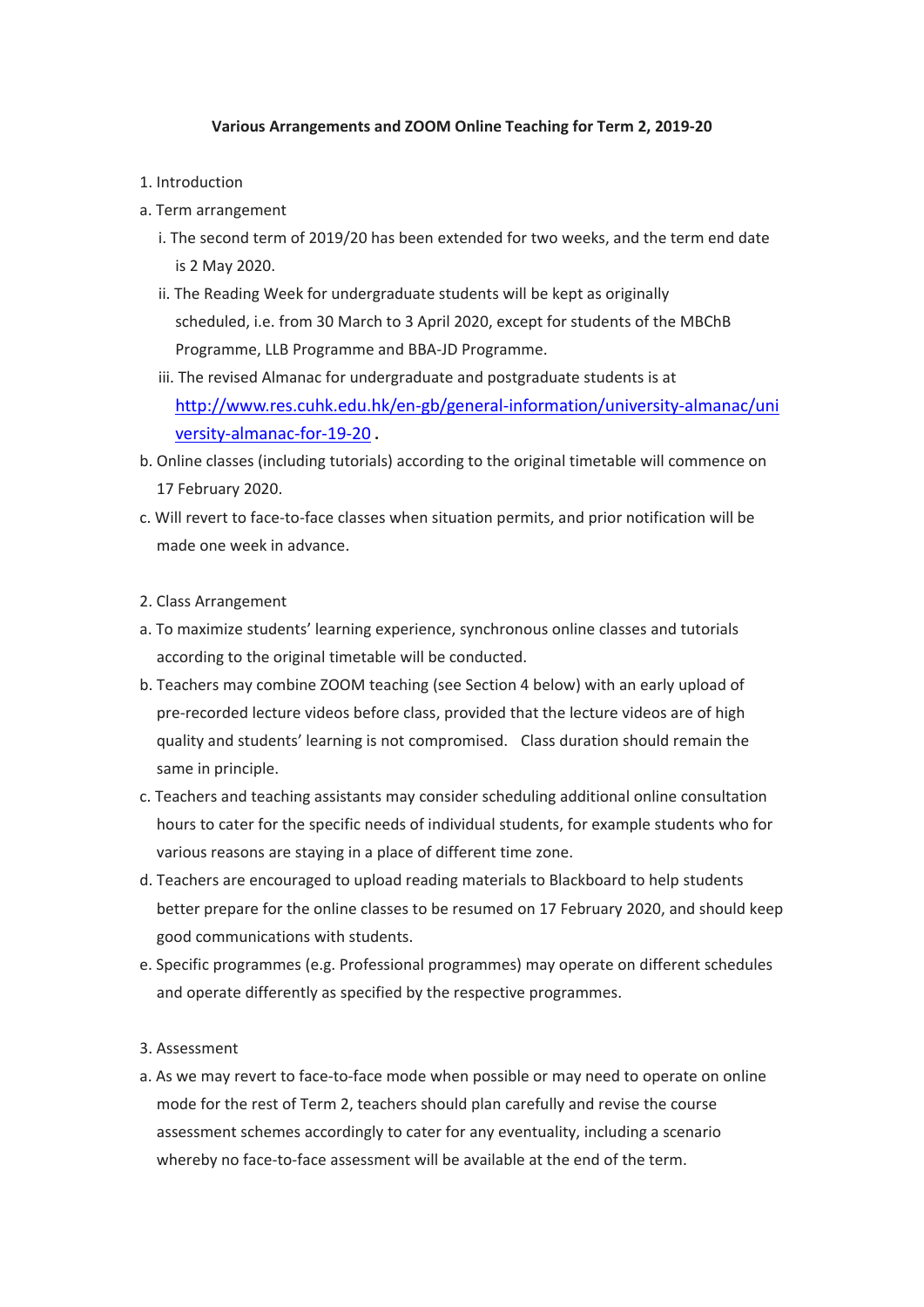- b. Revised assessment schemes (can have several schemes to cater for different situations) of individual courses should be approved by the Chair of the respective Department Assessment Panel and then announced to students before the end of the revised add/drop period on 23 February 2020.
- c. Centralized examination timetable that is applicable to either face-to-face or online assessments will be announced in due course. Flexibility will be allowed for the scheduling of final examination depending on the assessment schemes to be adopted by individual courses.
- d. There is no plan on any Pass/ Fail grade option at the moment.
- e. IT tools to support non-face-to-face assessments are being explored. Meanwhile, teachers are encouraged to explore how ZOOM can be used to support assessments.
- 4. ZOOM and class recording
- a. Information in relation to eLearning support can be found in [https://www.elearning.cuhk.edu.hk](https://www.elearning.cuhk.edu.hk/)
- b. As ZOOM can support both synchronous and asynchronous online classes using lecture-type or discussion-type teaching and learning activities, and is relatively stable for users at Mainland, teachers should use ZOOM as far as applicable for online teaching so that students can use the same platform for all classes.
- c. ZOOM has a meeting recording function. Classes may be recorded and uploaded to Blackboard after the class. Teachers should inform students prior to recording, and students will have the choice to disable the video function in Zoom.
- d. Training sessions for ZOOM have been scheduled.
	- i. Information will be updated from time to time and is available in [https://www.cuhk.edu.hk/eLearning/c\\_systems/zoom/Zoom\\_talks.pdf](https://www.cuhk.edu.hk/eLearning/c_systems/zoom/Zoom_talks.pdf)
	- ii. Faculty-level sessions: from 3 7 February 2020.
	- iii. TAs or Pg students with teaching duties are suggested to join faculty-level sessions. They can also join student sessions.
	- iv. Additional sessions for groups with specific needs (e.g. pedagogical issues) will be designed and announced in due course. These sessions will likely be conducted from 10-14 February 2020.
	- v. Student sessions in English, Cantonese and Putonghua will be scheduled within 10-14 February 2020.
- 5. Faculty- or Programme-level matters
- a. For courses that are extremely difficult to conduct online (e.g. courses with hands-on activity such as laboratory, studio or PE sports practical courses), Programmes may consider offering alternative courses to replace them**.**